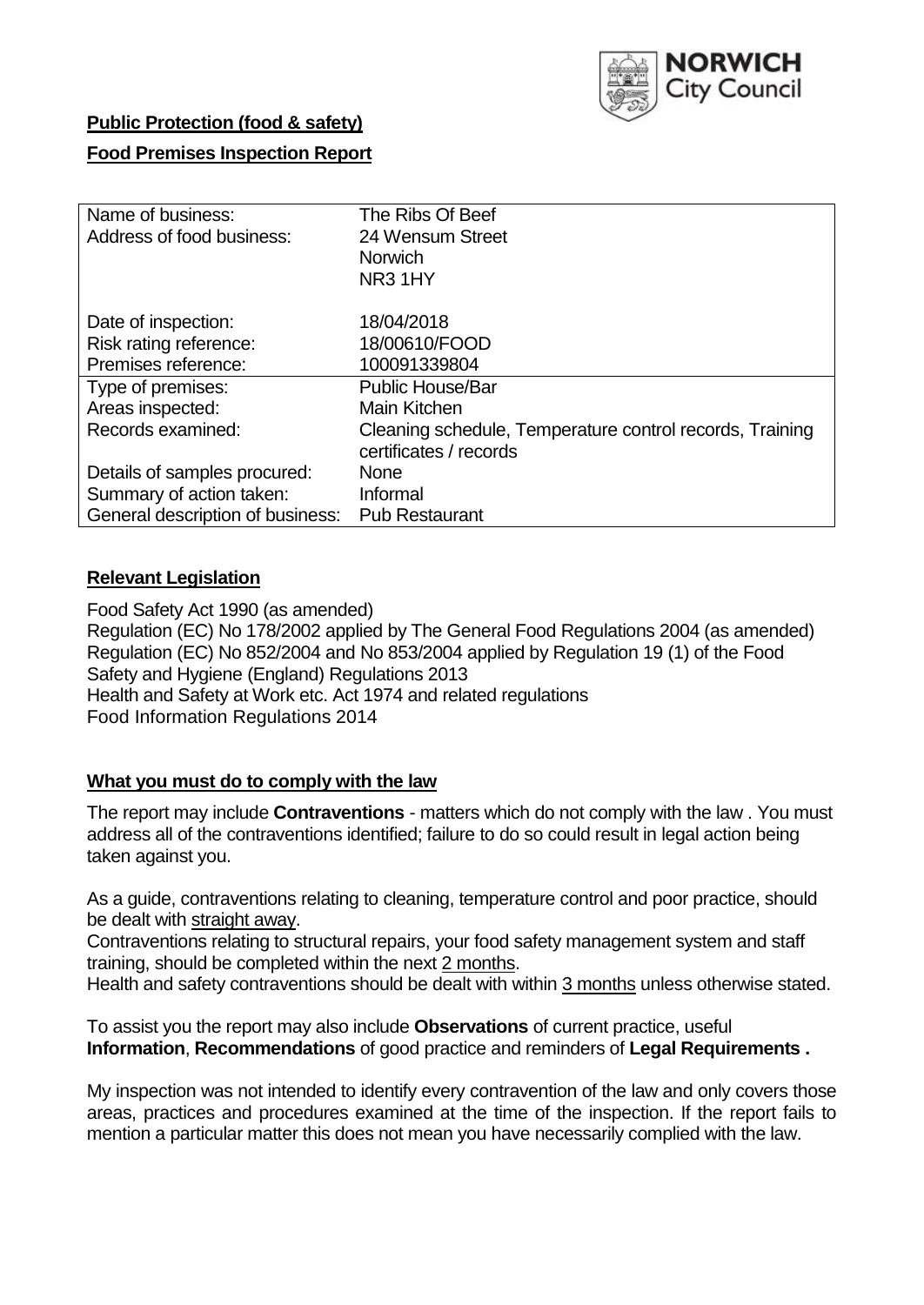# **FOOD SAFETY**

### **How we calculate your Food Hygiene Rating:**

The food safety section has been divided into the three areas which you are scored against for the hygiene rating: 1. food hygiene and safety procedures, 2. structural requirements and 3. confidence in management/control procedures. Each section begins with a summary of what was observed and the score you have been given. Details of how these scores combine to produce your overall food hygiene rating are shown in the table.

| <b>Compliance Area</b>                     |          |    |                | <b>You Score</b> |               |    |           |    |          |  |  |
|--------------------------------------------|----------|----|----------------|------------------|---------------|----|-----------|----|----------|--|--|
| Food Hygiene and Safety                    |          |    |                | 0                | 5.            | 10 | 15        | 20 | 25       |  |  |
| <b>Structure and Cleaning</b>              |          |    | 0              | 5.               | 10            | 15 | 20        | 25 |          |  |  |
| Confidence in management & control systems |          |    | $\overline{0}$ | 5                | 10            | 15 | 20        | 30 |          |  |  |
|                                            |          |    |                |                  |               |    |           |    |          |  |  |
| <b>Your Total score</b>                    | $0 - 15$ | 20 | $25 - 30$      |                  | $35 - 40$     |    | $45 - 50$ |    | > 50     |  |  |
| <b>Your Worst score</b>                    | 5        | 10 | 10             |                  | 15            |    | 20        |    |          |  |  |
|                                            |          |    |                |                  |               |    |           |    |          |  |  |
| <b>Your Rating is</b>                      | 5        |    | 3              |                  | $\mathcal{P}$ |    |           |    | $\Omega$ |  |  |

000005

Your Food Hygiene Rating is 5 - a very good standard

## **1. Food Hygiene and Safety**

Food Hygiene standards are excellent. You demonstrated full compliance with legal requirements. You have safe food handling practices and procedures and all the necessary control measures to prevent cross-contamination are in place. **(Score 0)**

### Hand-washing

**Observation** Hand washing was managed well and wash-hand basins were well stocked with hand cleaning material.

### Personal Hygiene

**Observation** I was pleased to see that standards of personal hygiene were high.

### Temperature Control

**Observation** I was pleased to see you were able to limit bacterial growth and/or survival by applying appropriate temperature controls at points critical to food safety and that you were diligently monitoring temperatures.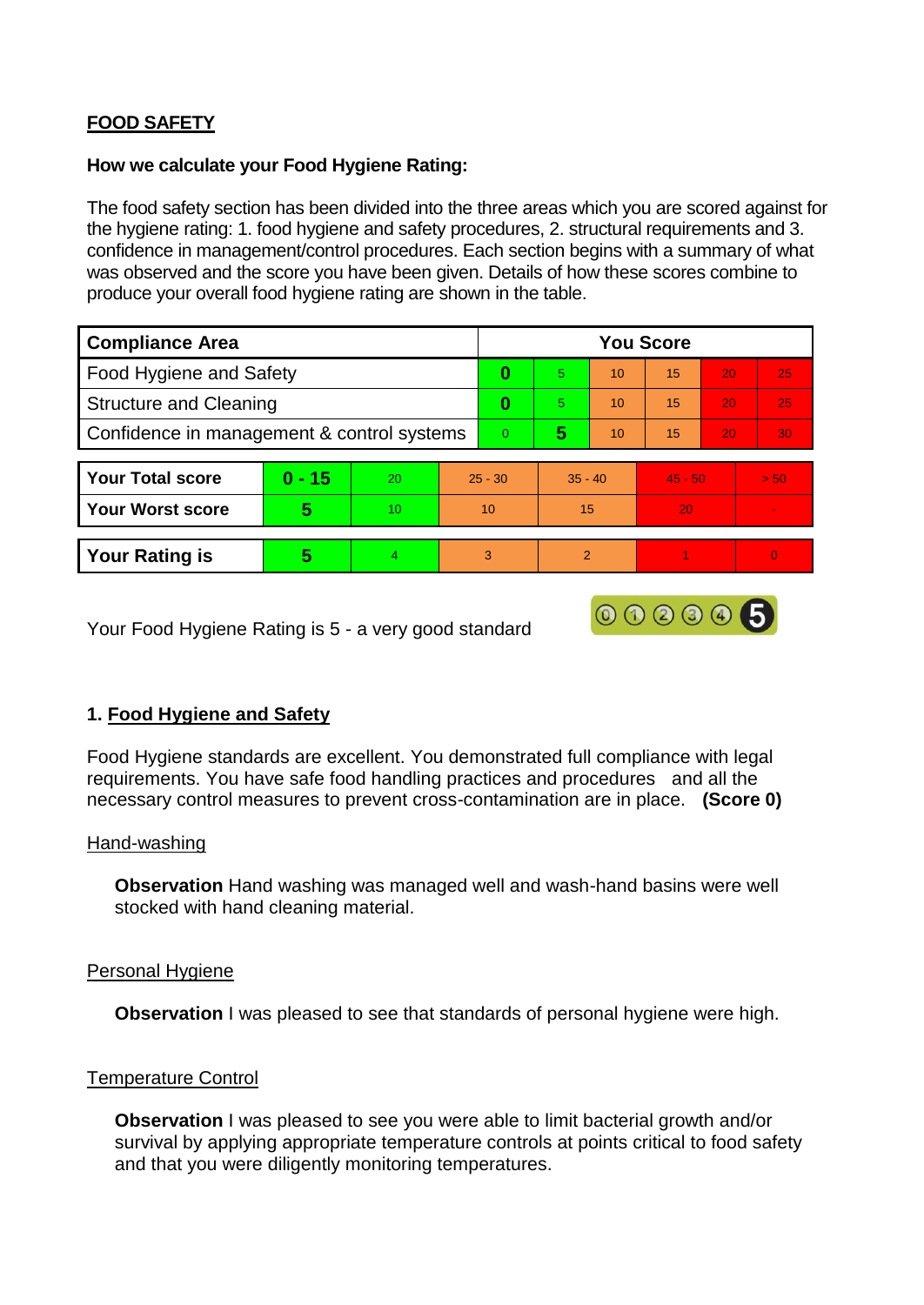## **2. Structure and Cleaning**

The structure facilities and standard of cleaning and maintenance are all excellent and you demonstrated full compliance with the law. There is evidence of effective pest control and procedures are in place to rectify any problems as they arise. There is good provision for waste disposal. **(Score 0)**

### Cleaning of Structure

**Observation** The kitchen had been well maintained and the standard of cleaning was exceptionally high.

**Observation** Remember to clean the insides of mugs and other containers used to store cutlery and other kitchen implements.

### Cleaning Chemicals / Materials / Equipment and Methods

**Observation** I was pleased to see that the premises was kept clean and that your cleaning materials, methods and equipment were able to minimise the spread of harmful bacteria between surfaces.

#### **3. Confidence in Management**

A food safety management system is in place and you demonstrate a very good standard of compliance with the law. Food hazards are understood properly controlled managed and reviewed. Your records are appropriate and generally maintained. Your staff are suitably supervised and trained. You have a good track record. There are some minor contraventions which require your attention. **(Score 5)**

#### Your Food Safety Management System

**Observation** Your SFBB management system was in place and working well. I was confident you had effective control over hazards to food.

**Observation** You were date labelling perishable foods appropriately and could demonstrate effective control over food spoilage organisms.

**Observation** You had colour-coded equipment and effective separation between raw and ready-to-eat food at all stages in your operation.

**Observation** You were monitoring (and recording) the temperatures of your fridges and freezers well as the temperature of cooked/hot-held food and could demonstrate effective systems for controlling bacterial growth and survival.